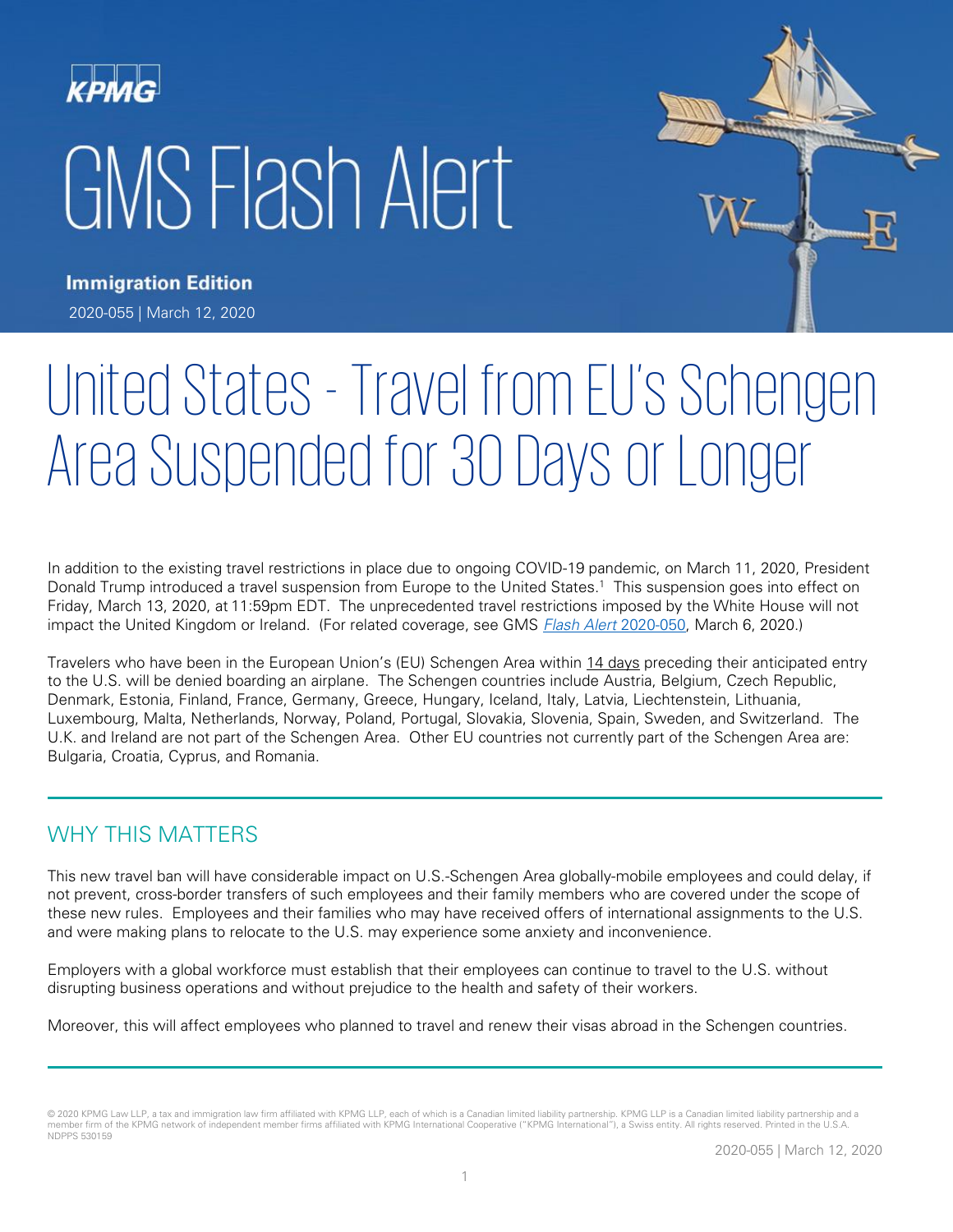# **Are There Any Exceptions?**

U.S. citizens, lawful permanent residents, spouses, children, siblings, parents of U.S. citizens and legal residents, government employees, crew-members, members of the U.S. Armed Forces and their relatives, along with foreign government representatives will not be subject to the suspension. Additional exceptions exist and ongoing reports indicate that more changes can be expected.

Those exempted individuals would still be required to follow a strict process when returning to the U.S. and selfquarantine for a period of 14 days.

The White House confirmed that the travel restriction will not apply to goods and cargo coming from the EU.

## KPMG NOTE

#### **Outbound Travel**

Any nonimmigrant visa holders intending to travel to the Schengen countries should re-evaluate the necessity of their trip as they would be unable to re-enter during the suspension period and potentially beyond.

#### **Limiting Travel Due to Potential Expansion of Suspension**

Given the fluidity of the circumstances and the need to adopt rapid measures, it may be prudent to remain in the U.S. and avoid international travel where possible.

#### **Existing Consular Appointments in the Schengen Countries**

Employees who planned to travel and renew their visas abroad in the Schengen countries should consider filing extensions of their status via United States Citizenship and Immigration Services (USCIS). In addition, limitations on consular processing may be anticipated as shown in certain jurisdictions already.

#### **Impact of Self-Quarantine on Your Business**

Those exempted from the suspension but returning from the affected countries will be required to follow a 14-day selfquarantine. Employers must assess how such a self-quarantine will affect their business and take measures to avoid business disruption where possible.

#### **We Are Monitoring the Situation**

Our office is tracking these matters closely. We will endeavor to keep readers of GMS Flash Alert posted on any important developments as and when they occur.

# FOOTNOTE:

1 To see the Presidential Proclamation issued on March 11, 2020, [click here.](https://www.whitehouse.gov/presidential-actions/proclamation-suspension-entry-immigrants-nonimmigrants-certain-additional-persons-pose-risk-transmitting-2019-novel-coronavirus/)

See the March 11 Press Release from the Department of Homeland Security, "Homeland Security Acting Secretary Chad F. Wolf's Statement on [Presidential Proclamation To Protect the Homeland from Travel-Related Coronavirus](https://www.dhs.gov/news/2020/03/11/homeland-security-acting-secretary-chad-f-wolf-s-statement-presidential-proclamation)  [Spread."](https://www.dhs.gov/news/2020/03/11/homeland-security-acting-secretary-chad-f-wolf-s-statement-presidential-proclamation)

<sup>© 2020</sup> KPMG Law LLP, a tax and immigration law firm affiliated with KPMG LLP, each of which is a Canadian limited liability partnership. KPMG LLP is a Canadian limited liability partnership and a member firm of the KPMG network of independent member firms affiliated with KPMG International Cooperative ("KPMG International"), a Swiss entity. All rights reserved. Printed in the U.S.A. NDPPS 530159